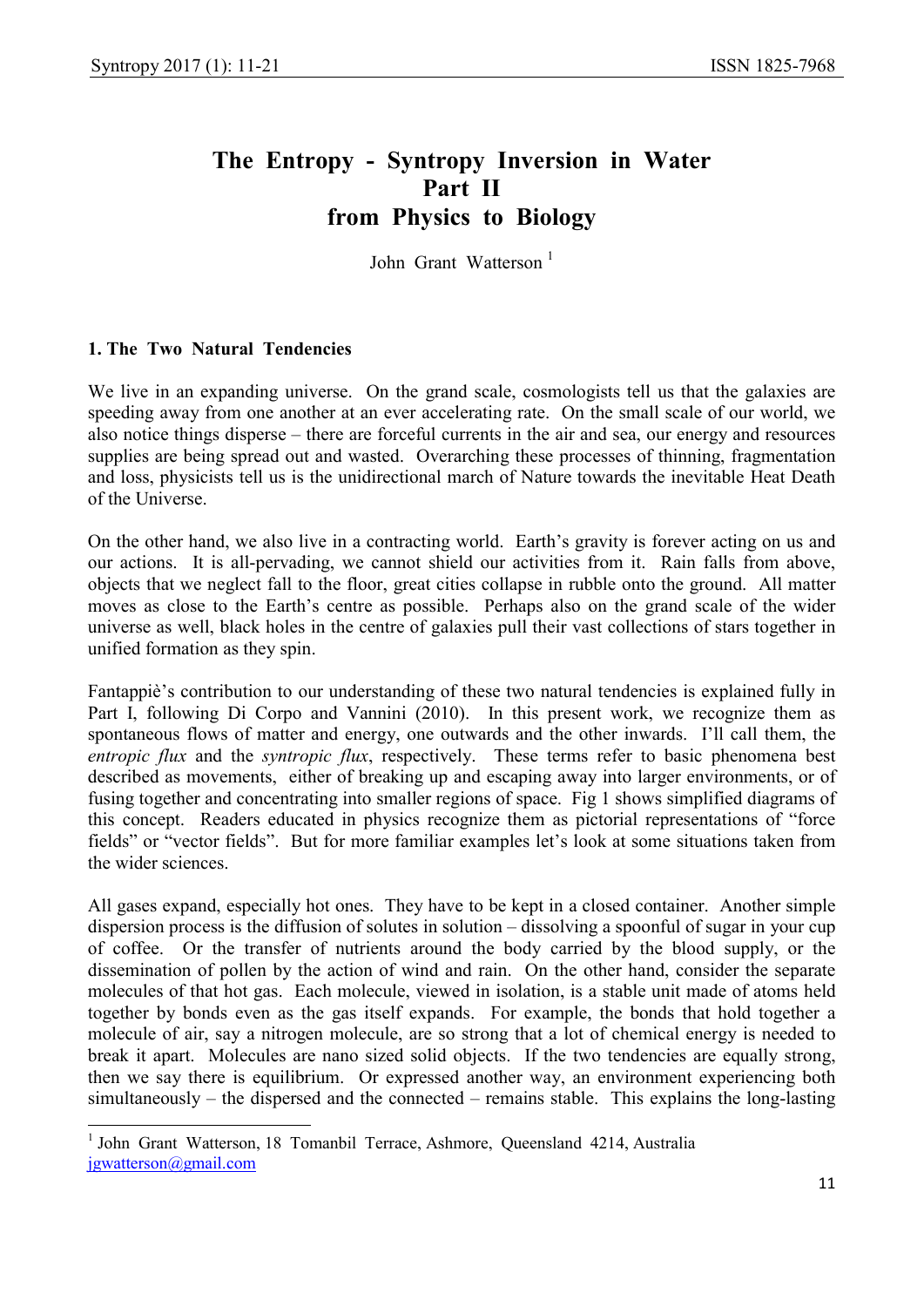existence of the nitrogen molecule in air on the small scale, and also of the gas giants on the large scale. In the planet Jupiter, for example, the outward pressure at its centre is high enough to prevent its enormous gravity from pulling its gas molecules too close together and lighting up their nuclear fire. Or returning to our world, even though the air molecules of our atmosphere have enough thermal energy to exert a pressure of 1000 hectopascals – a force that constantly drives them outwards and upwards – the inwards and downwards force of gravity gives them a weight which is large enough to prevent them escaping from Earth, and so the size and content of our atmosphere remains constant (hopefully!).



Figure 1. The Entropy and Syntropy Fluxes

Diagrammatic representations of the entropic (left panel) and syntropic (right panel) fluxes shown as lines in a 2D "force field". A more realistic representation in 3D would be appear as a "solid" or "block" sphere expanding (diluting) or contracting (concentrating).

In these examples, we have an entropic drive (pressure) balanced by a syntropic drive (chemical bonds/gravity) acting independently of one another within the same spatial environment. Such systems remain in equilibrium as long as there is no energetic exchange between the two hierarchical levels. However, in cases where there is exchange, then a dynamic comes into play. Consider the basic unit of life – the cell. Its outward growth is the result of cell division, which in turn is underscored by internal processes of contraction that control the movement of its constituents, which must be shared between the new daughter cells. In this multi-layered system we see an interdependence of the two drives, where demands made by one, on one level, stimulate energetic responses from the other, on another level.

We recall however, that according to established thermodynamic theory outlined in Part I, there is only one drive – the drive of entropy. And importantly, this is not to be understood as a drive in the usual sense of a basic underlying force, but simply as a passive process of ever increasing randomness in the distribution of all matter and energy, which as mentioned in the introductory paragraphs above, leads to the inevitable Heat Death of the Universe. This concept is enshrined in the Second Law of Thermodynamics. And in my experience from contact with physicists, this law is to be taken as the most fundamental of all the laws of physics. As the astronomer Eddington (1928) famously announced: "... if your theory is found to be against the Second Law of Thermodynamics I can give you no hope, there is nothing for it but to collapse in deepest humiliation."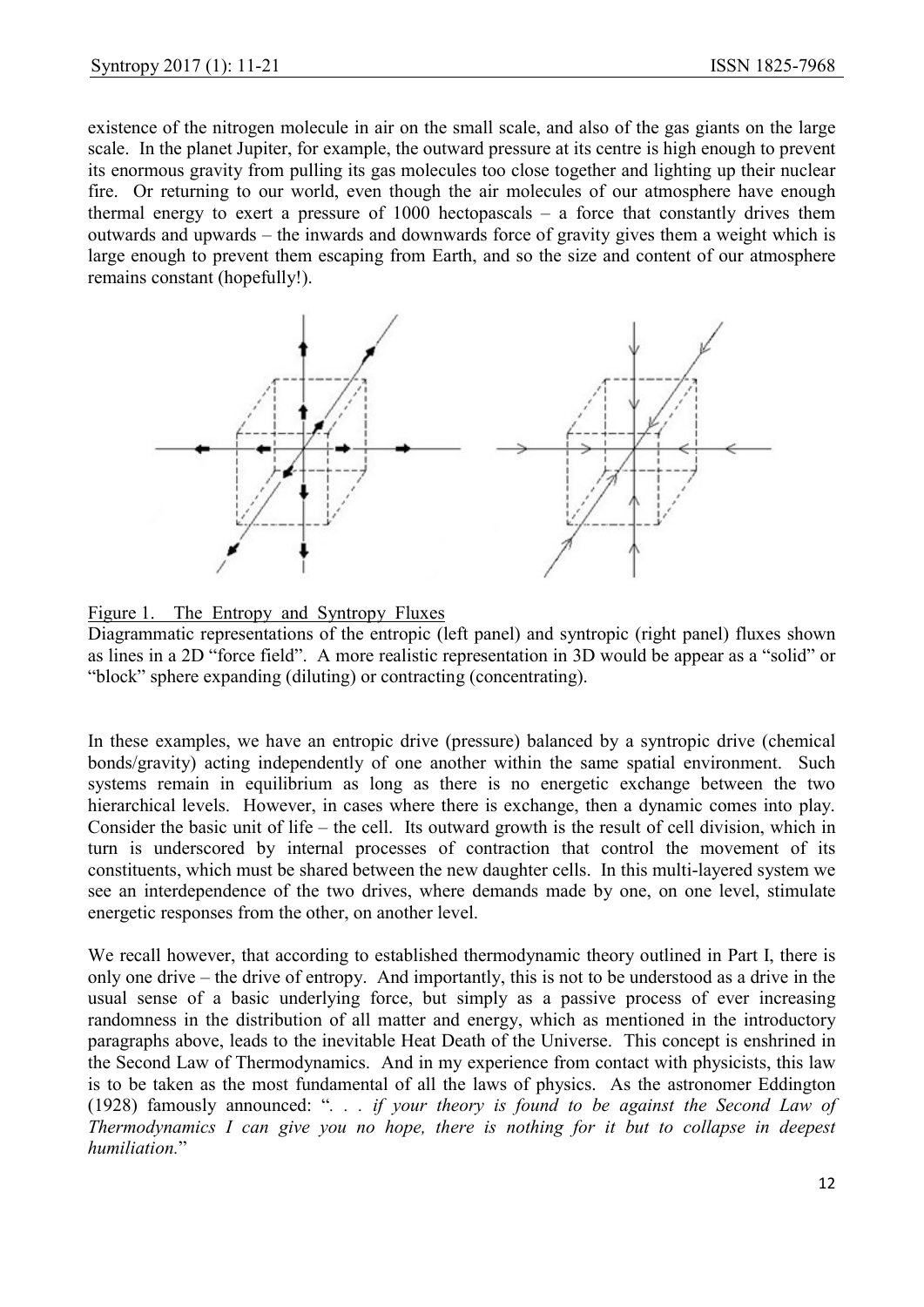And further, gravity, which a spectator might think would be placed centrally by many physicists, especially by cosmologists, can be ignored as a drive, because it acts mechanically on masses. The weight of a body is a Newtonian force, and as such does not contribute to the all-powerful thermodynamic changes that underlie the inevitable dilution, decline and disappearance of the Universe's resources.

In Part I, we discussed at length how many thinkers have pointed out that this continual entropic dispersion and randomization of matter and energy, cannot enlighten us in our attempt to understand living matter and its evolution over time. Living matter conserves, it does not dissipate energy, and additionally, it becomes structurally more complex as it evolves. Yet in spite of these obvious facts, the fields of irreversible, or non-equilibrium thermodynamics, as well as some versions of chaos theory, have been developed over the last three decades, which claim to support the concept of the statistical basis of life, and thus keep the dissipative entropic flux as the single cause at the bottom of all natural processes.

I know of no biological evidence to support this claim. In fact, even the simplest of life forms, as for example, the plankton of the Antarctic ocean, are so efficient at capturing just a fraction of the little solar radiation that reaches their inhospitable world, conserving and converting it, that they are the very foundation of almost all marine animal life! They begin with this weak source of radiation and build energetic structures with it. And we see the same biological scenario on land, where we know what depends upon the output of plants? – the construction and maintenance of the entire animal kingdom!

The action of these basic life forms tells us that their biological function is to catch the energy available in a natural flux, in this case the sun's radiation falling on the Earth's surface, and diverting it to create another, higher form. Instead of producing heat, as the entropic flux of sunlight does, it is converted into chemical energy. All life forms are an organized assembly of energy converters – molecular machines which manipulate energy, pumping it upwards and downwards throughout the entire biosphere. They perform the steps of trapping, storing and transferring quanta across all its hierarchical levels from plankton to brain.

As I mentioned in Part I, I recognize that many researchers, especially those sympathetic to biology, have a negative response to the concept of "machine". So I stress again here, my meaning is not to convey the picture of mechanical, as an engineer would imagine, but simply as a mechanism, and even an abstract mechanism, that forms a defined conduit for energy to follow as it moves up and down, and thus avoid its randomization.

## 2. Following Carnot

The action of our man-made machines proceeds through similar basic steps. In the steam engine for example, heat energy is captured by water molecules, which increase their kinetic energy to such an extent, that they become high pressure steam. The steam then pushes a piston to give us usable mechanical force, rather than simply heating up the surroundings. So the piston in the cylinder is an arrangement of solid machine-parts that directs energy flow up to our macro world where, without this mechanism, the heat would simply further disperse on the molecular level – a process contributing entirely to the overall entropy increase of the Universe.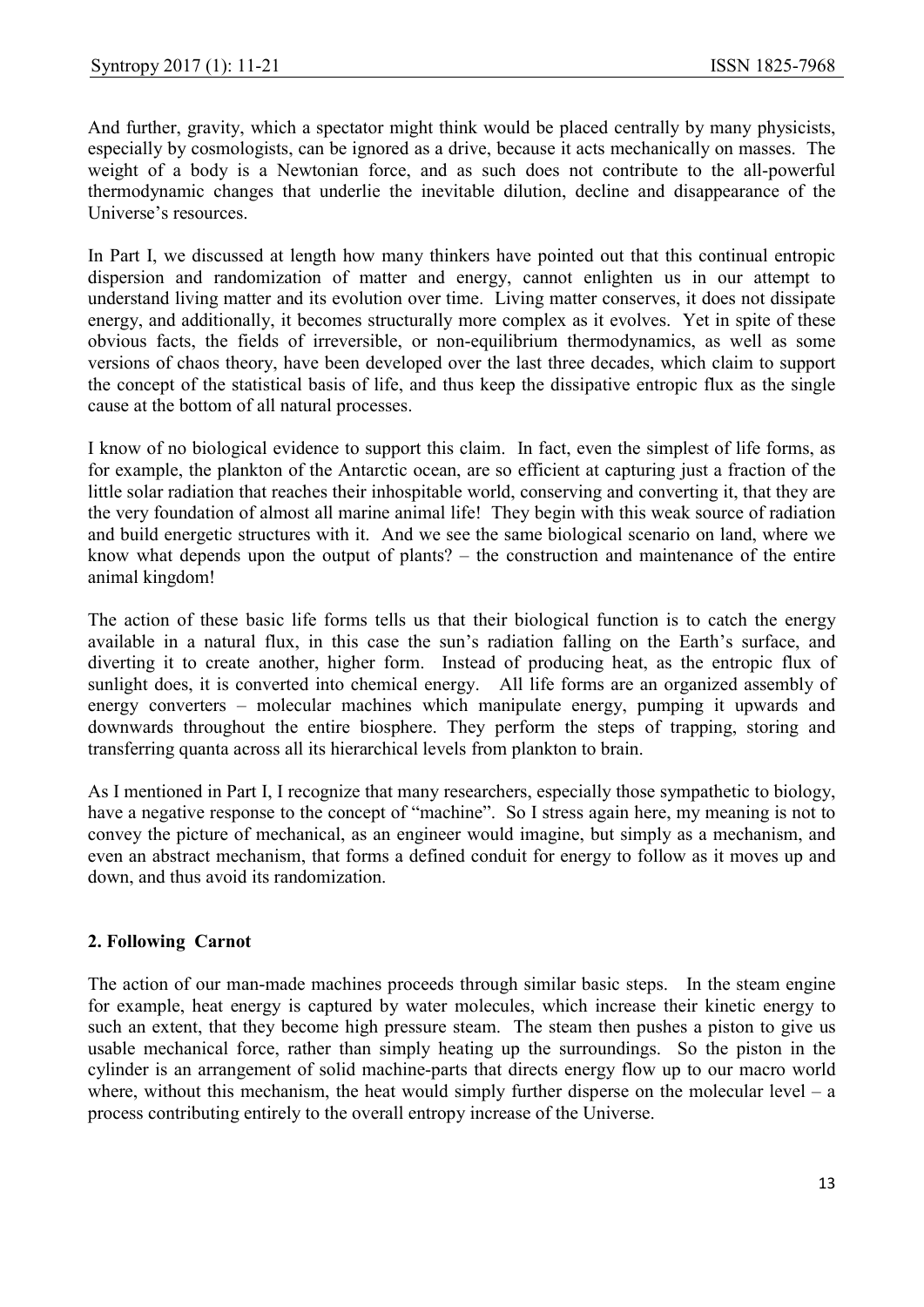The Second Law of Thermodynamics tells us further that, even when a machine is operating and producing useful work, some of the energy – indeed usually most – will nevertheless be dispersed through fragmentation and so lost by spreading out into the surroundings. This is the basis of Clausius' famous dictum, that the entropy always increases during any natural process. He derived his overarching result through analysis of heat machines that deliver work by exerting pressure – the steam engines of the industrial age. As I've just outlined, those machines captured their energy from the entropic heat flux produced by burning fuel, collecting it and transferring it upwards through the thrust of the piston shown in Fig 2. Since the heat source is an outward flow, this mechanism is an example of an up-out action. (For a fuller description of types of work action, see my forthcoming book "The Pixel Machine" on www.thewaterpixel.com, or available free to interested readers on writing to jgwatterson@gmail.com).

However this is only half of the story. Upward energy transduction can also be achieved by a machine that pulls on the piston. Such a system depends on a mechanism operating in a syntropic flux, since its action captures energy from an inward flow. Its cycle in Fig 3, which shows that the working piston stroke is achieved by a pulling force, can be analyzed in the same way as Clausius did with Carnot's cycle. Energy transfer is again upwards to the macro level, so in this case we have an example of up-in action.



Figure 2. The Pressure Machine, or, up-out Work

The plot of pressure versus volume gives the work done by the piston machine as it pushes against an external load down the power-stroke, A to B, while expanding its volume. During the step B to C, the pressure of the working agent inside the cylinder drops (because the temperature of the steam inside the cylinder drops), so that the piston can be now pushed back along the return-stroke, C to D, by a lower external force than the piston exerted in the outward power-stroke, A to B. During the step, D to A, the internal pressure of the working agent is returned to its highest value (as new high pressure steam at the high temperature is introduced into the cylinder). In mathematical terms, the work performed in one turn of the complete cycle, ABCD, is given by the area under the high pressure plot AB, minus that under the low pressure plot CD.

thick arrow on piston shaft  $=$  pressure.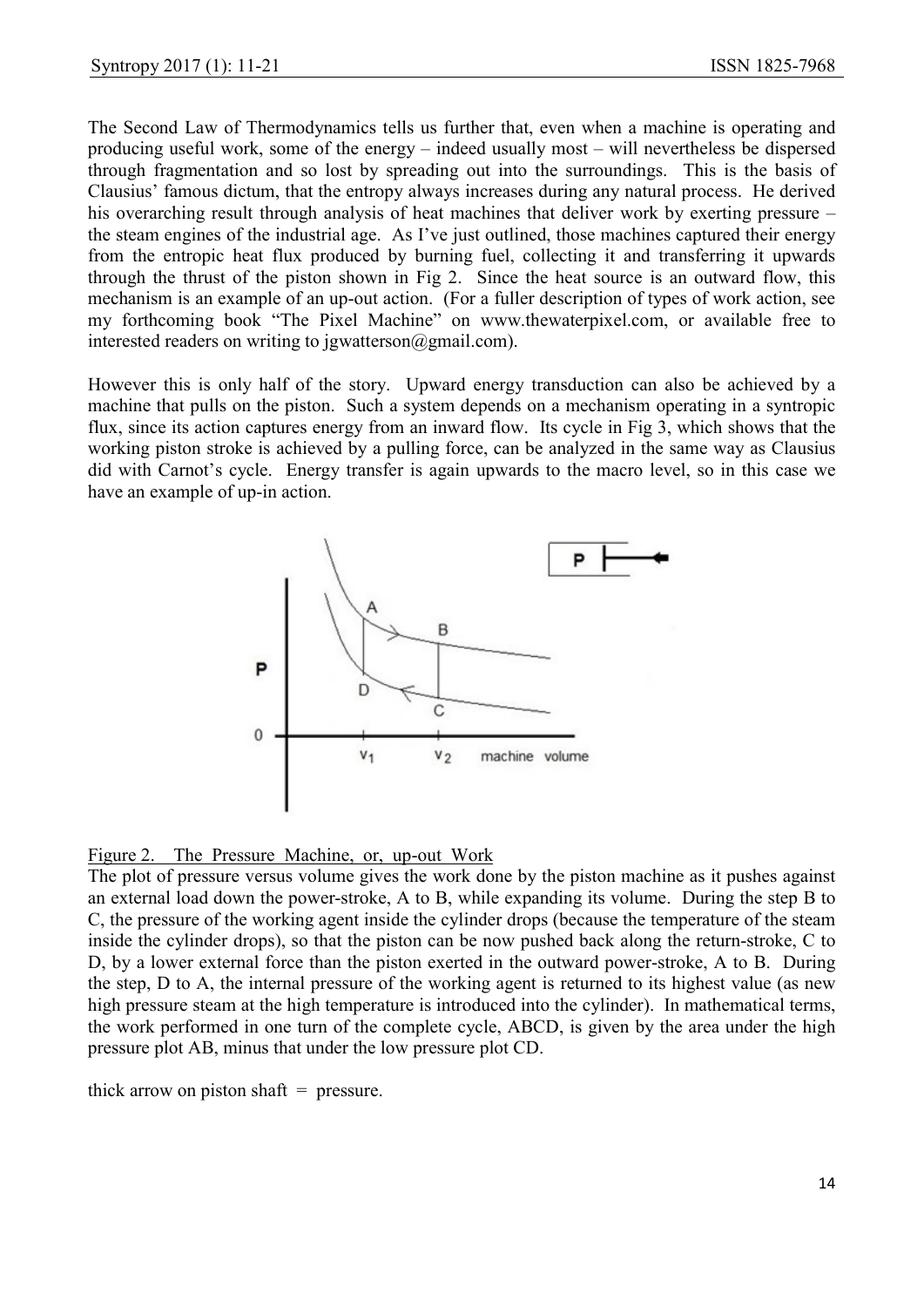



Figure 3. The Tension Machine, or, up-in Work

Plots of tension (negative pressure) versus volume gives the work done by the piston machine as it pulls on an external load up the power-stroke, G to H, while reducing its volume. During the step H to E, the tension of the working agent inside the cylinder drops (it develops a lower negative pressure), so that the piston can now be pulled back along the return-stroke, E to F, by a lower external force than the piston exerted in the inward power-stroke, G to H. During the step, F to G, the internal tension exerted by the working agent is returned to its highest value. In mathematical terms, the work performed in one turn of the complete cycle, EFGH, is given by the area above the low tension curve, E to F, minus the area above the high tension curve, G to H. In machines which change their volume, V, by osmotic mechanisms, the walls of the cylinder are semipermeable, since they must be surrounded by solutions acting as source and sink to supply solvent which enters, V1 to V2, and exits, V2 to V1. Hence the construction material here differs from the familiar steel of heat machines which are the basis of the Carnot cycle, where entry and exit of high-temperature steam or combustion gases is controlled by operating valves located in the cylinder walls.

thin arrow on the piston shaft  $=$  tension.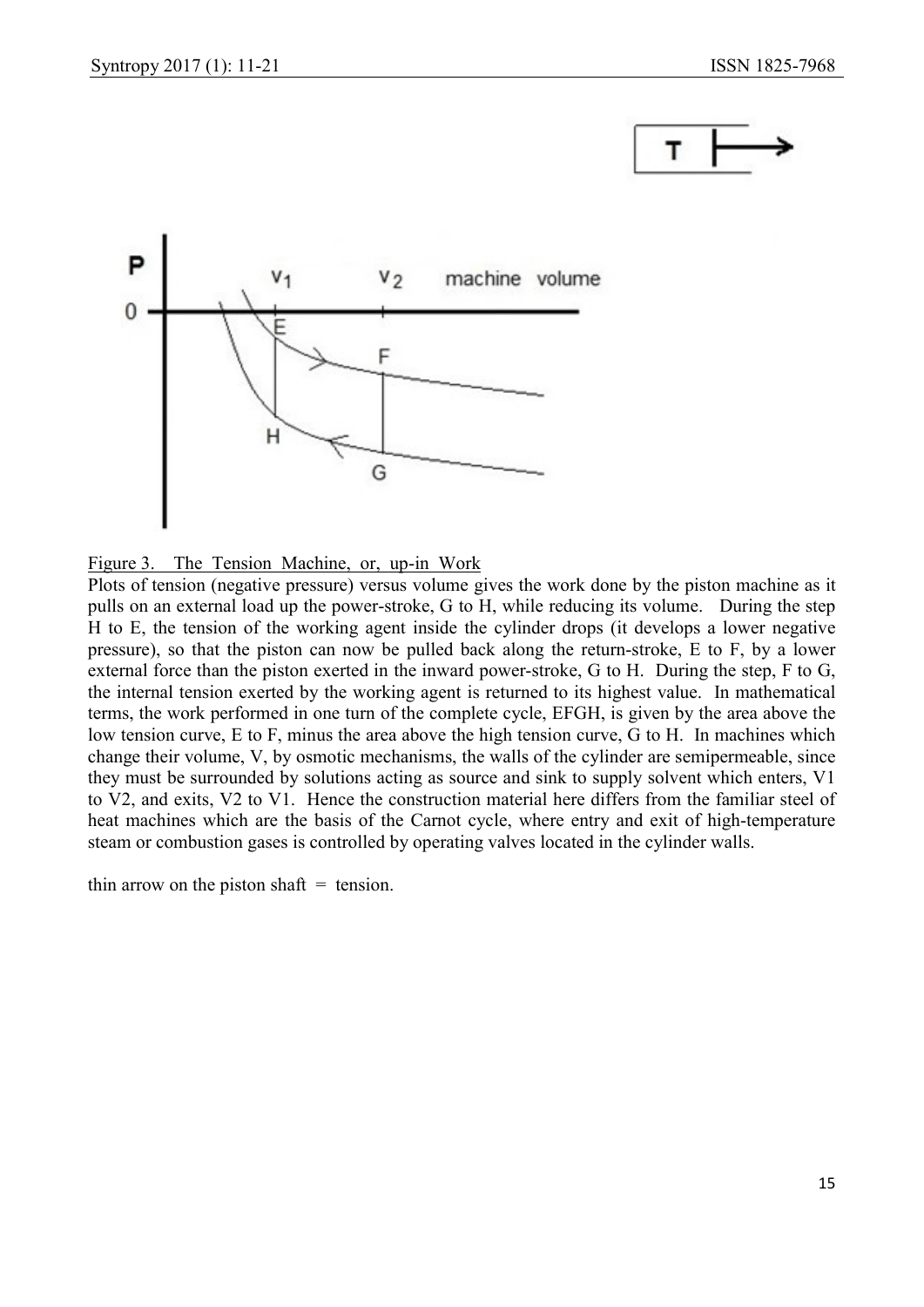

## Figure 4. Real Work Cycles

Real machines do not produce work with 100% efficiency. The cycles, abcd, and, efgh, illustrated here enclose the shaded areas, which are smaller than the ideal maximum areas of the Carnot cycles. Clausius showed that the area difference in the positive pressure regime represents the entropy created in the environment by the lost heat. Analogously, the difference in area between the ideal and real cycles in the negative regime represents the syntropy created in the environment from wasted tensile forces.

thick arrow  $=$  pressure thin arrow  $=$  tension

The plots of pressure shown in the figures are derived from Carnot's original thesis, "On the Motive Power of Heat", published in 1824. Such diagrams are idealisations only, which cannot be achieved by operating real machines. For that reason, the area they enclose represents the ideal, or maximum, amount of work we can gain from a given cycle operating between a natural source of energy (fuel) and a natural sink for the unused energy (environment). Therefore, it follows from the Second Law, that the area is smaller in a real machine (shaded area) due to inherent inefficiencies, as illustrates in Fig 4. The area enclosed between the ideal and real cycles represents the missing work which is not performed, and this in turn indicates the entropy created in the environment during a real, inefficient cycle.

In the negative regime of Fig 4, the same considerations apply. There is again less work achieved than in an ideal cycle, whereby the missing work is given by the difference in the cycle areas. However in this case, the energy is supplied by a syntropic flux, which produces an inward momentum to be exerted by the medium. The missing work now makes a positive contribution to the negative energy source so reducing its availability. In mathematical terms, the ideal power-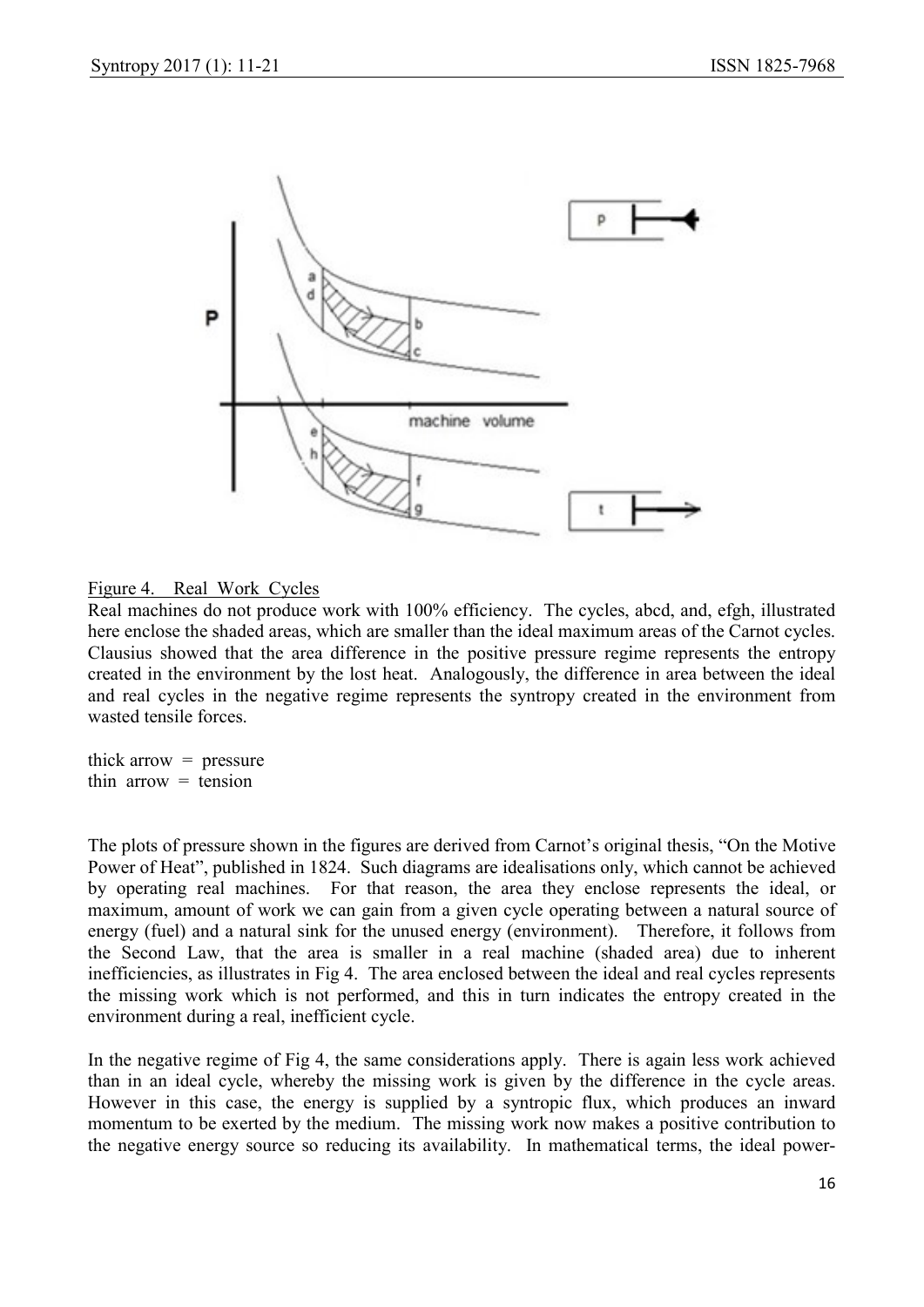stroke, GH, sweeps out a larger negative area than the real power-stroke, gh, does. So in this case, energy that failed to be captured by the machine remains in the external syntropic flux, where it fuses into fewer quanta, in contrast to energy lost in the entropic environment, where it splits into more quanta. We can go even a step further in the interpretation here and say, this result shows that information is lost, when syntropy is produced just as when entropy is produced. This follows because the number of quanta of the unused lost energy is reduced due to the concentrating influences in the environment, or put another way, individual energetic identities disappear.

#### 3. Osmotic Mechanisms

Of course, gases cannot pull on pistons, so we must go to other systems to find examples of the inward-directed action driven by syntropic flux. In introducing the two natural fluxes earlier, gravity was presented as the all-pervading concentrating influence in our everyday environment. But in the biological world, by far the most important medium, which is able to exert both entropic and syntropic forces, is water. We saw how water, and liquids in general, possess the intriguing characteristics of being both part gas and part solid. Liquids are fluid because they can change shape to adjust to the shape of their container, but they keep their size because, like solids, they are held together internally. In the scientific terminology of physics: they exert pressure on the macro, but tension on the micro, level.



## Figure 5. Earth, Sea and Sky

Leading on from Fig 3 of Part I, we have now more information about the triple-layered surface of our planet showing the overall cycle of outward and inward energy flows. Solar radiation produces the entropic drive by evaporation from the oceans (lifting water), while condensation provides the environment for the opposite syntropic (falling water) drive. Evolution proceeded in the layer where the energy could be stored, and not in an environment where the energy could be further dissipated and lost.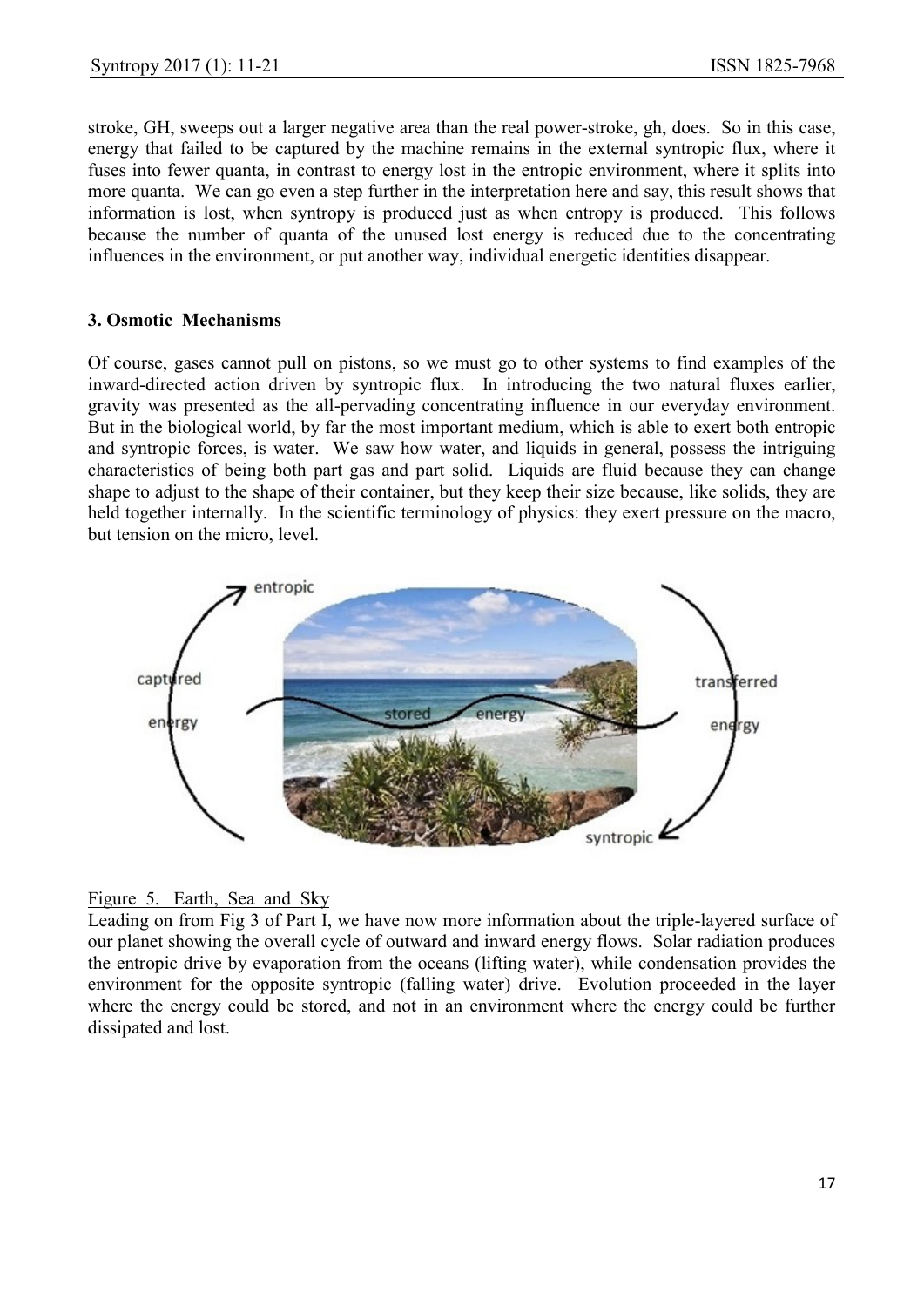Let's recall how these properties have affected the environment of our planet, illustrated here now in Fig 5. It is natural that the biosphere would originate in the intermediate water layer, because that's where the clusters and anticlusters exert their opposing forces. Neither the gaseous nor the solid environment supplies the conditions whereby these forces can interact and play their roles as components of the 4 types of machines that operate in living systems.

As we saw illustrated in Part I Fig 4, the membrane which surrounds the frankfurter sausage, plays the role of a versatile machine part. In a pot of fresh water, clusters inside push causing the membrane to swell, and conversely, in salty water, anticlusters pull causing it to shrink. When a body of liquid is under macro tension, the individual molecules inside anticlusters push, rather than pull, on one another. In this case, molecules can be pushed through the membrane pores, even when there is macro tension in the solution they are leaving and macro pressure acting against them in the solution they are entering.

To us, the watery medium that is a gel appears to be stationary because it is solid, but on the molecular level movement continues within the anticlusters. This means, that although the medium is under tension on the macro level, the molecules are in motion and exerting pressure on the micro level. Although they are well known in biology, gels are not studied by chemists or physicists. Gels comprise 70-80% of living cells and have intriguing physical properties that are crucial for living matter. For example, every muscle cell, from the tiniest insect wing to the strongest weightlifter's biceps, contracts as it develops active tension. Gels are the living medium, able to generate forces observable on our macro level illustrated in Fig 6.

However, perhaps the majority of biological activity is not mechanical, but enzymatic, that is, chemical changes catalyzed by proteins. The work of enzymes is not visible to us. It does not involve large-scale movement of matter, as we see in the work done by the pistons of our machines and the muscles of our bodies. When the antarctic plankton trap energy from the solar flux, they insert it into chemical bonds to build the constituents of their cells and fuel (ATP, sugar) to power their actions. Thus they do downward-directed energy transfer without changing their size, since chemical changes do not rely on overall size of the system, but on internal grain structure under the control of localized fragmentations and fusions.

To follow this argument, let's recall the concepts that flow from Fantappiè's insight:

- the entropic flux includes the processes of fragmentation and expansion, which result in dissipation due to spreading outwards into space (eg, as heat sources do),
- the syntropic flux includes the opposite processes of fusion and contraction, resulting in losses due to coalescence and shrinking in space (eg, as rain falling to earth does).

In Fig 4 we saw examples of expanding energy used to fuel up-out mechanisms, and of contracting energy used to fuel up-in mechanisms. These machines produce their work by causing changes in their volumes through expanding and contracting, or in the language of physics, through displacements in space. But now we consider mechanisms which do not cause mechanical changes, but transfer the captured energy downwards, shown diagrammatically as down-out and down-in action in Fig 7. These machines possess internal structures which alter the strengths of their chemical bonds. We recognize enzyme action as chemical work – work, because creating energetic molecules does not happen spontaneously. Indeed, the fact that Earth is covered in a vast array of energized unstable molecules synthesized by living matter, contrasts starkly with the surface chemistry of our sister planets. Their atmospheres are home to the small, stable, dead molecules of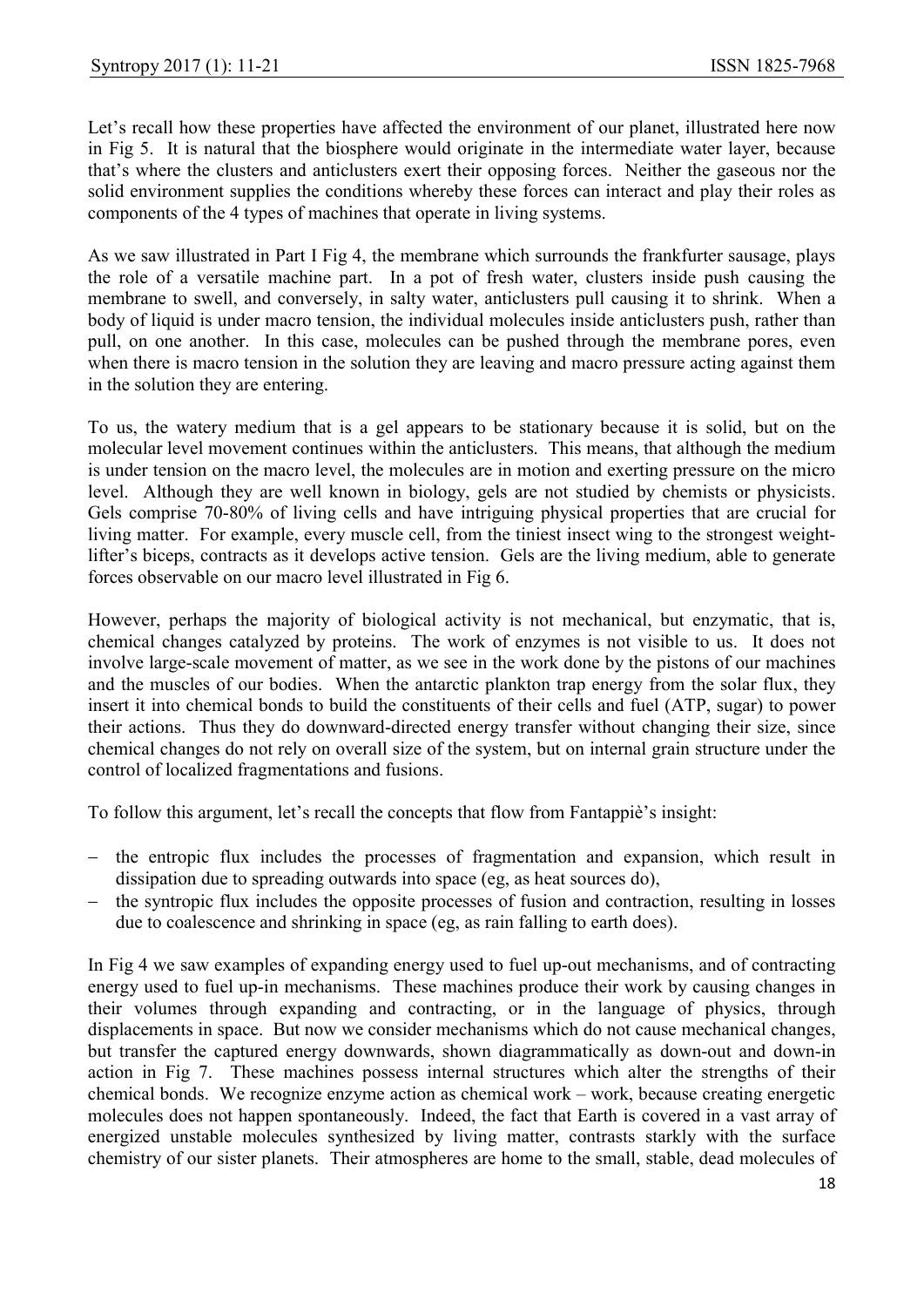simple gases (eg, nitrogen, carbon dioxide, methane mentioned above), whereas our biosphere – the layer between the solid earth and gaseous sky – contains peptides, hormones and vitamins!

Let's extend these concepts a little deeper into the biological arena. The dynamics of living systems need energetic transfers to levels both above and below – upwards for mechanical changes to organize macro movement, and downwards for chemical changes on the micro level of metabolism. Living cells exhibit orchestrated transfer of material, for which they need chemical energy, that means, they have to be supplied by a fuel source, (sugar, ATP), so this type of mechanical activity – from fuel to force – is upward-directed. But naturally the fuels themselves need to be earlier synthesized by enzymes that insert solar energy into the chemical bonds of sugar molecules, and this type of activity is downward-directed. Living matter is therefore a layered organization of machinery that transfers energy between hierarchical levels of scale. That both transfer directions are possible within the medium of the cell, is a consequence of the switch that occurs naturally in the structure of liquid water – the cluster-anticluster inversion.

#### 3 clusters



## Figure 6. Clusters and Anticlusters

Pictorial representation of clusters showing structured regions of water molecules separated by randomly orientated fluid molecules, and anticlusters showing random regions isolated within the bulk phase of ordered gelled molecules. In fluid water (upper panel) there is pressure exerted on the macro level, and tension on the micro level. In gelled water (lower panel) there is tension on the macro level but pressure on the micro (molecular) level. Pressure and tension waves in the medium are discussed in my forthcoming book "The Living Pixel" on www.thewaterpixel.com.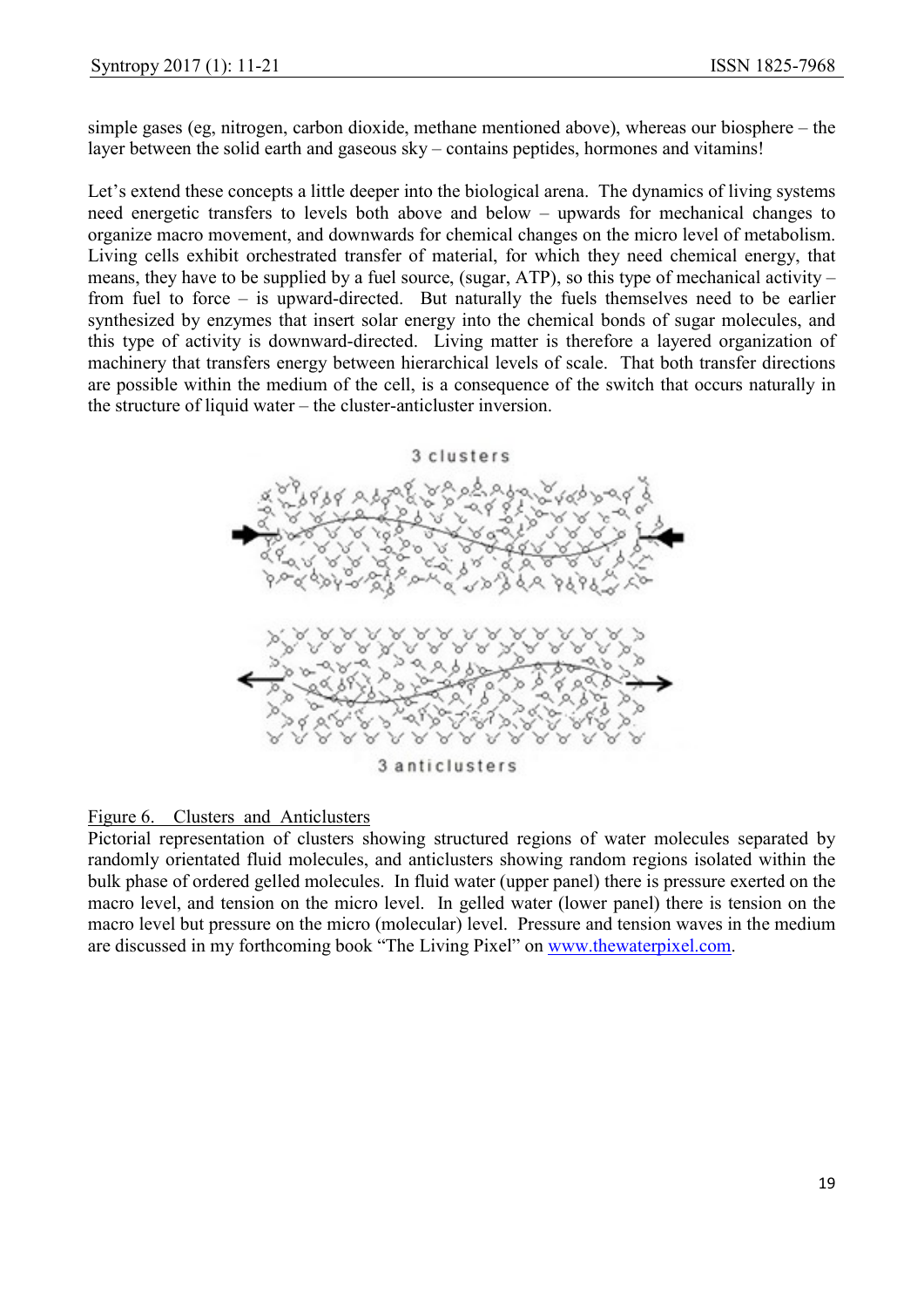



Machines which do not change their volume, do not perform mechanical work. In these cases, the osmotic forces they exert (pressure or tension) change the concentration of the solute molecules, z, in the machine according to van't Hoff's equation,  $P = P' + zkT$ , (where P' is the atmospheric pressure in the surroundings and kT equals Boltzmann's constant times temperature). The cycle ABCD of Fig 2 in the positive regime is replotted against  $z = Z/V$  rather than V, where Z is the number of solute molecules inside the machine with V held constant. Under this condition, the pressure exerted down the power-stroke, AB, reduces the solute concentration, as a result of solute molecules fusing together by forming new high-energy bonds to make larger molecules – chemical work produced by down-out action. In contrast, recall in Fig 2 the concentration of solute molecules, z, is reduced as V1 expands to V2 down the power-stroke, AB, while Z is held constant. In the negative regime, the cycle EFGH of Fig 3 is also now shown plotted against z. In this case, the tension exerted up the power-stroke, GH, increases z as a result of solute molecules inside the machine absorbing energy which breaks bonds producing smaller, but more energetic, molecules – chemical work produced by down-in action.

thick arrow = pressure, piston movement blocked thin arrow = tension, piston movement blocked